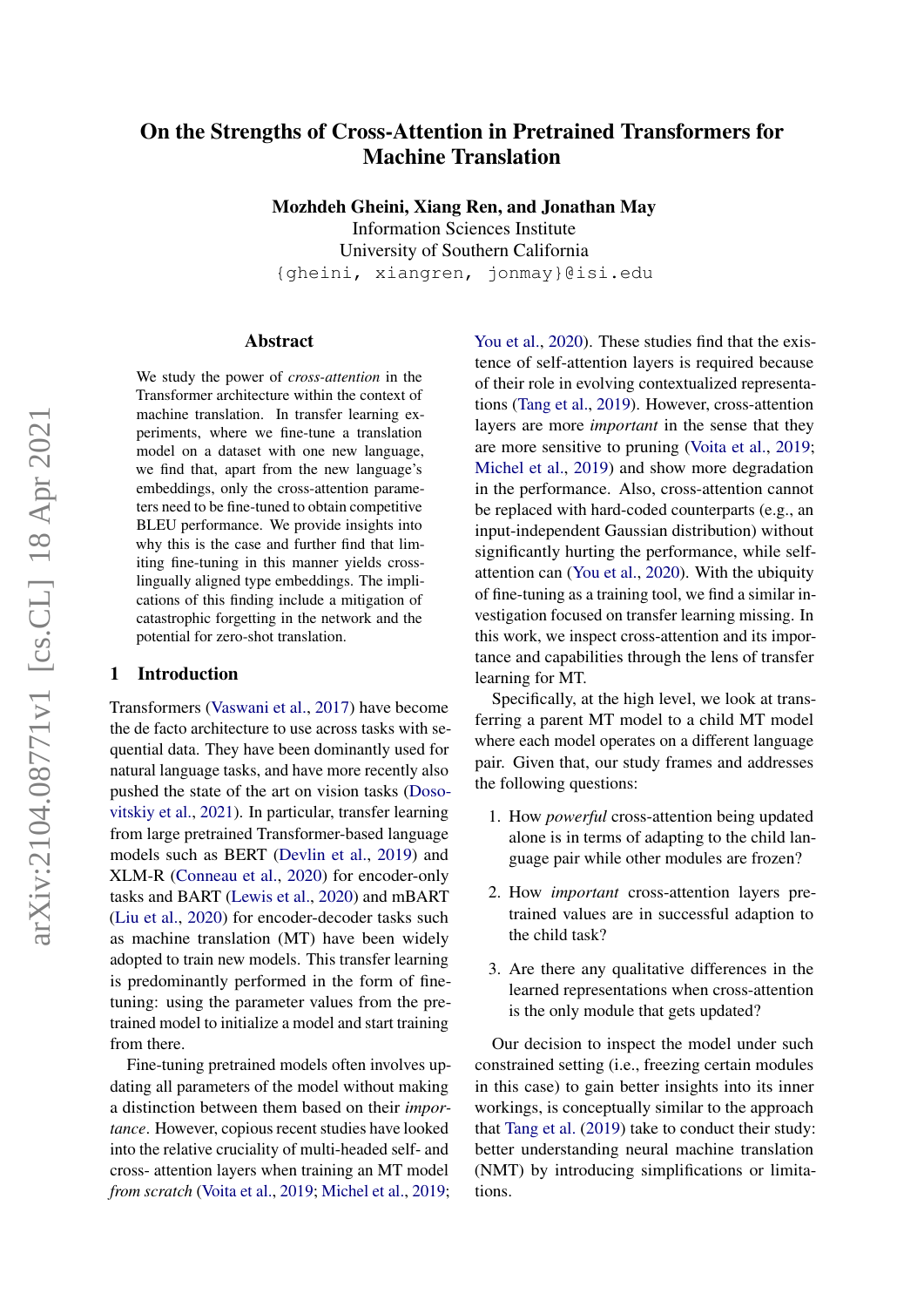To answer the questions above, we compare two parent model fine-tuning strategies for MT:

- Fine-tuning the entire encoder and decoder bodies along with the new embeddings
- Fine-tuning solely cross-attention layers along with the new embeddings while keeping the encoder and decoder bodies frozen

Here, new embeddings refer to new embeddings that we initialize from scratch for the new vocabulary introduced by the child language pair. More specifically, when transferring a parent model (in our case, a pretrained Fr-En model) to a new language pair (e.g., Ro-En), we first re-initialize the new source (or target) embeddings from scratch to account for the new source (or target) language. We then initialize the rest of the Transformer model with pretrained model parameters.

Our experiments and analyses show that on top of updating randomly re-initialized embeddings, fine-tuning cross-attention layers, and keeping the encoder and decoder fixed, performs closely to finetuning the whole Transformer body. This suggests that the cross-attention layers are effectively capable of taking advantage of directly-transferable translation knowledge encoded in the parent model and adapting towards the child task. Evidence also shows that cross-attention pretrained values play an important role in this success – simply using randomly initialized values instead of pretrained ones results in a performance drop.

Furthermore, qualitative analysis of embedding representations learned under the two scenarios reveals that they do exhibit different behaviors. Finetuning only cross attention and not the entire body, results in embeddings in the child model that align with the corresponding embeddings in the parent model. That is, when, for instance, we transfer from Fr-En to Ro-En, the resulting Romanian embeddings are aligned with the parent French embeddings. However, we do not observe the same effect when fine-tuning the entire body. Our discussion in [§4](#page-4-0) illustrates how such aligned embeddings can be useful. We specifically show they can be used to alleviate forgetting and perform zero-shot translation.

Overall, our contributions are:

• We empirically show the relatively competitive performance of exclusively fine-tuning cross-attention layers when contrasted with fine-tuning the entire Transformer body.

- We show that when fine-tuning only crossattention layers, the new embeddings get aligned with the respective parent embeddings. The same effect does not hold when finetuning the entire Transformer body.
- Finally, we investigate two areas where this aligning artifact can be taken advantage of: mitigating catastrophic forgetting [\(Goodfel](#page-7-3)[low et al.,](#page-7-3) [2014\)](#page-7-3) and the possibility of zeroshot translation.

# 2 Transfer Experiments Outline

Fine-tuning pretrained Transformer models towards downstream tasks has pushed the limits of NLP, and MT has been no exception [\(Liu et al.,](#page-8-2) [2020\)](#page-8-2). Despite the prevalence of using pretrained Transformers, recent studies that focus on investigating the *importance* of self- and cross- attention heads, train models from scratch [\(Voita et al.,](#page-8-3) [2019;](#page-8-3) [Michel et al.,](#page-8-4) [2019;](#page-8-4) [You et al.,](#page-9-0) [2020\)](#page-9-0). These studies verify the relative importance of cross-attention over self-attention heads by exploring either pruning [\(Voita et al.,](#page-8-3) [2019;](#page-8-3) [Michel et al.,](#page-8-4) [2019\)](#page-8-4) or hard-coding methods[\(You et al.,](#page-9-0) [2020\)](#page-9-0). Considering these results and the popularity of *pretrained* Transformers, our goal in this work is to study the significance of cross-attention while focusing on transfer learning for MT. This section formalizes our problem statement and describes our setup to address it.

#### 2.1 Problem Statement & Setup

In this work, we are focused on investigating the effects of cross-attention layers when fine-tuning pretrained models towards new MT tasks. Finetuning for MT is a transfer learning method that, in its simplest form [\(Zoph et al.,](#page-9-1) [2016\)](#page-9-1), involves training a model called the 'parent' model on a relatively high-resource language pair, and then using those parameters as initialization values for a 'child model' when further training towards a new, potentially low-resource, language pair. Here, highresource and low-resource refer to the amount of *parallel* corpus that is available for the languages.

Inspections like ours into the modules of Transformers often rely on introducing some constraints in order to understand the module better. These constraints come in the form of full removal or pruning [\(Tang et al.,](#page-8-5) [2019;](#page-8-5) [Voita et al.,](#page-8-3) [2019\)](#page-8-3), hard-coding [\(You et al.,](#page-9-0) [2020\)](#page-9-0), and freezing [\(Bogoychev,](#page-7-4) [2020\)](#page-7-4).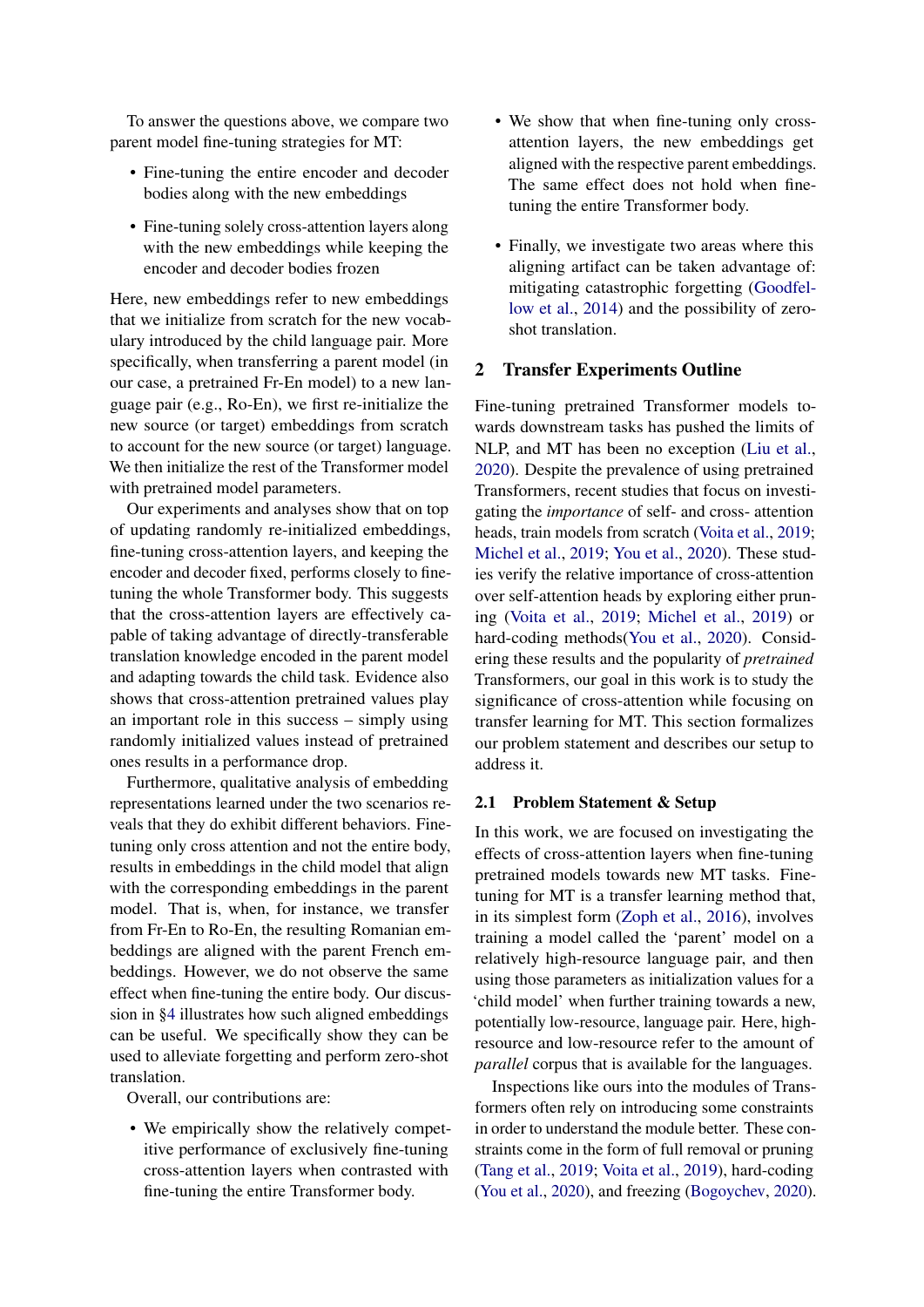<span id="page-2-1"></span>

Figure 1: Transfer setup to be used in our experiments. Boxes with solid lines represent the parameters that use parent model values, and boxes with dashed lines represent the parameters that use random values. Here, we assume the child language pair has a new source language and not a new target language.

In our experiments, we use freezing. We essentially rely on taking pretrained models and freezing certain parts. To streamline the description of our experiments, here we define some notations to refer to modules that get updated or remain frozen:

- src: When we use 'src' we mean source embeddings. This collectively refers to source type embeddings, source positional embeddings, and source embeddings layer norm parameters.
- tgt: When we use 'tgt' we mean target embeddings. Target input and output embeddings are tied in our models. So this collectively refers to target input type embeddings, target output type embeddings at the end of the top of the decoder, target positional embeddings, target embeddings layer norm parameters.
- body: 'body' refers to encoder layers, decoder layers, and encoder-decoder cross-attention layers including all parameters.
- xattn: 'xattn' refers only to encoder-decoder cross-attention at each layer including all the heads.
- randxattn: Similarly, this also refers to encoder-decoder cross-attention. But it signi-

fies that they've been initialized with random values, not parent model values.

One important concern when transferring is always initializing the embeddings given the new language. When initializing parameters in the child model, there are several ways to address the vocabulary mismatch between the parent model and the child model that affects the embeddings for the child. These include relying on frequency-based assignment, random assignment [\(Zoph et al.,](#page-9-1) [2016\)](#page-9-1), joint (shared) vocabularies [\(Nguyen and Chiang,](#page-8-6) [2017;](#page-8-6) [Kocmi and Bojar,](#page-7-5) [2018;](#page-7-5) [Neubig and Hu,](#page-8-7) [2018;](#page-8-7) [Gheini and May,](#page-7-6) [2019;](#page-7-6) [Liu et al.,](#page-8-2) [2020\)](#page-8-2), and finally no assignment at all which results in using random initialization and training embeddings from scratch [\(Aji et al.,](#page-6-0) [2020\)](#page-6-0). In our experiments, we choose to always use new random initialization for the new embeddings (including type embeddings, positional embeddings, and corresponding layer norm parameters.) That is, for instance, when transferring from Fr-En to {Ro-En, Fr-Es}, all parameters get reused except for the embeddings for the new language, which get re-initialized given the new {source, target} language. The side that remains the same (e.g., En when going from Fr-En to Ro-En), uses the parent vocabulary and keeps the corresponding embeddings locked during fine-tuning.<sup>[1](#page-2-0)</sup> This setup is presented in Figure [1.](#page-2-1)

# 2.2 Analysis Setup

Our baseline relies on updating the appropriate emebddings and the entire Transformer body (referred to as "{src,tgt}+body" following our notations.) To address the questions raised in [§1,](#page-0-0) our analysis and corresponding experiments focus on following points:

Cross-attention FT (fine-tuning) & full-body FT comparative performance. We wish to find out where fine-tuning cross-attention stands relative to fine-tuning the entire body (baseline.) This is to confirm whether or not cross-attention alone is able to adapt to new language pair while solely relying on generic knowledge encoded in the encoder and the decoder. Hence, in addition to the baseline, we also conduct an experiment where the encoder and decoder stacks remain frozen, and only crossattention layers get updated. This will be referred to as "{src,tgt}+xattn." A visual distinction of the

<span id="page-2-0"></span> $1$ Our reported results hold either way: whether or not one updates the embeddings for the side that remains the same from parent to child.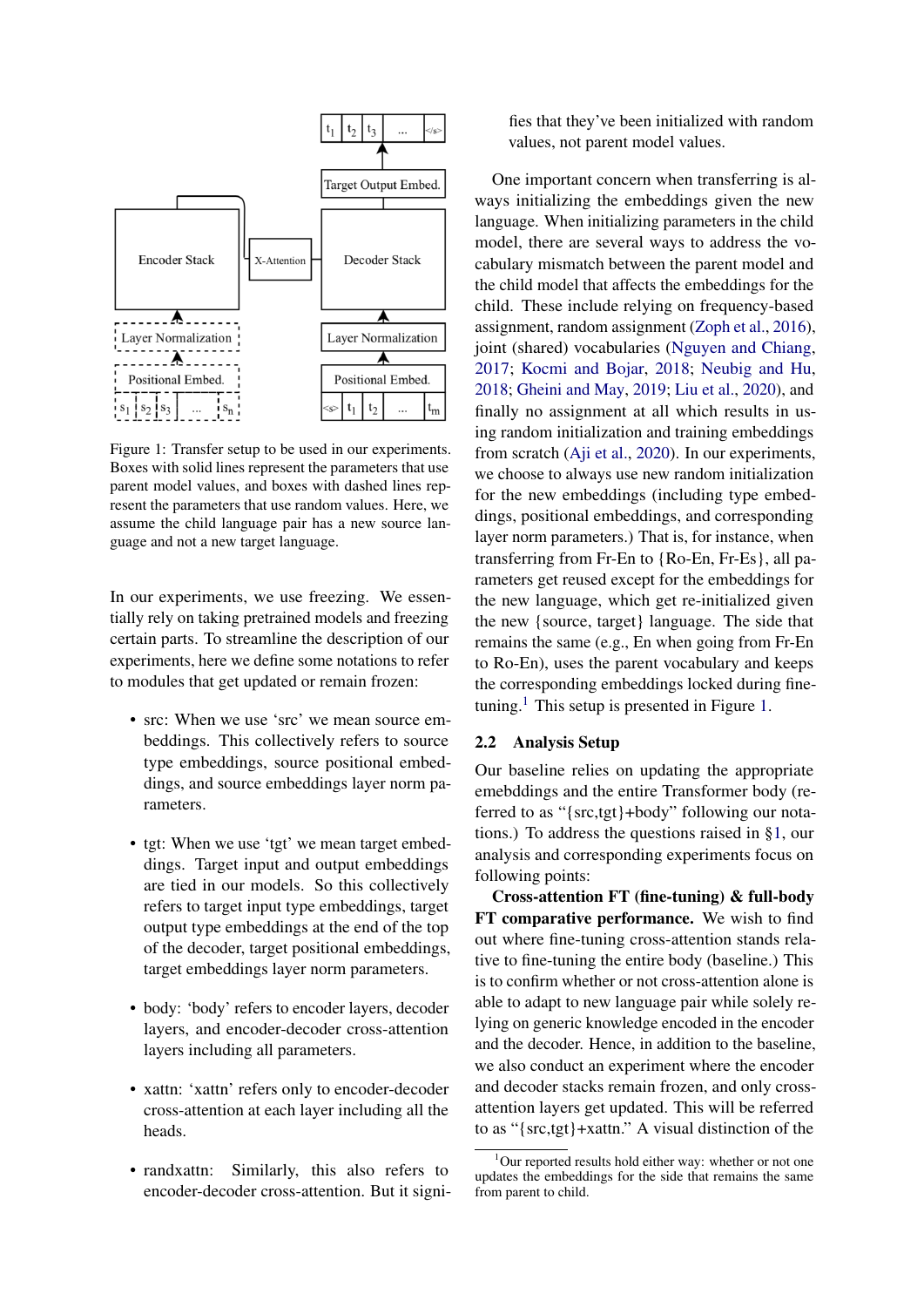<span id="page-3-0"></span>

Figure 2: Schematic diagrams of src+body (on the left) and src+xattn (on the right). During transfer learning, green blocks (with asterisks for readers on black & white) get updated, and grey blocks (no asterisks) remain frozen. Without loss of generality, here we assume source embeddings are re-initialized. When needing to reinitialize target embeddings (i.e., transferring to a pair with a different target language), embedding blocks simply switch places in terms of block color.

two is provided in Figure [2.](#page-3-0)

Importance of pretrained cross-attention layers. We are also interested to see how important of a role cross-attention's own pretrained values play when single-handedly adapting to new language pair. We thus also include an experiment similar to {src,tgt}+xattn where, instead of using pretrained values for cross-attention layers, we reinitialize these layers. We refer to this variant as "{src,tgt}+randxattn".

Practical effectiveness compared against training from scratch. Finally, practically, it is important for a transferred model to be able to perform better than simply training a model from scratch. That is the whole argument for transfer learning after all. Therefore, each set of experiments also includes a model trained from scratch to show whether each transfer setup is sane or not. These models will be referred to as "scratch" from now on.

# 2.3 Data & Model Setup

For the choice of languages and datasets, we mostly follow [You et al.](#page-9-0) [\(2020\)](#page-9-0) and additionally include Ha-En, Fr-Es, and Fr-De. We designate Fr-En as the parent language pair and Ro-En, Ja-En, De-En, Ha-En (new source), Fr-Es, Fr-De (new target) as child language pairs. Our Fr-En parent model is trained on Europarl / Common Crawl subset

of WMT14 Fr-En<sup>[2](#page-3-1)</sup>, which comprises 5,251,875 lines. Details and statistics of the data for the child language pairs are provided in Table [1.](#page-4-1)

All models rely on BPE subword vocabularies [\(Sennrich et al.,](#page-8-8) [2016\)](#page-8-8) processed through SentencePiece [\(Kudo and Richardson,](#page-8-9) [2018\)](#page-8-9) BPE implementation. The vocabulary for the parent model consists of 32K French subwords on the source side, and 32K English subwords on the target side. The size of the vocabularies for child models are also reported in Table [1.](#page-4-1) We follow the advice from [Gowda and May](#page-7-7) [\(2020\)](#page-7-7) when deciding what vocabulary size to choose, i.e., we choose maximum number of operations to ensure a minimum of 100 tokens per type.

For all models, we use the base Transformer architecture [\(Vaswani et al.,](#page-8-0) [2017\)](#page-8-0) throughout our experiments.

# 3 Empirical Results

Our preliminary empirical results upon which the rest of the study builds, consist of four experiments for each child language pair: scratch, {src,tgt}+body, {src,tgt}+xattn, and {src,tgt}+randxattn. Numbers reported for these experiments and inspection of representations learned by each answer the questions in [§1.](#page-0-0)

<span id="page-3-1"></span><sup>2</sup>[http://statmt.org/wmt14/](http://statmt.org/wmt14/translation-task.html) [translation-task.html](http://statmt.org/wmt14/translation-task.html)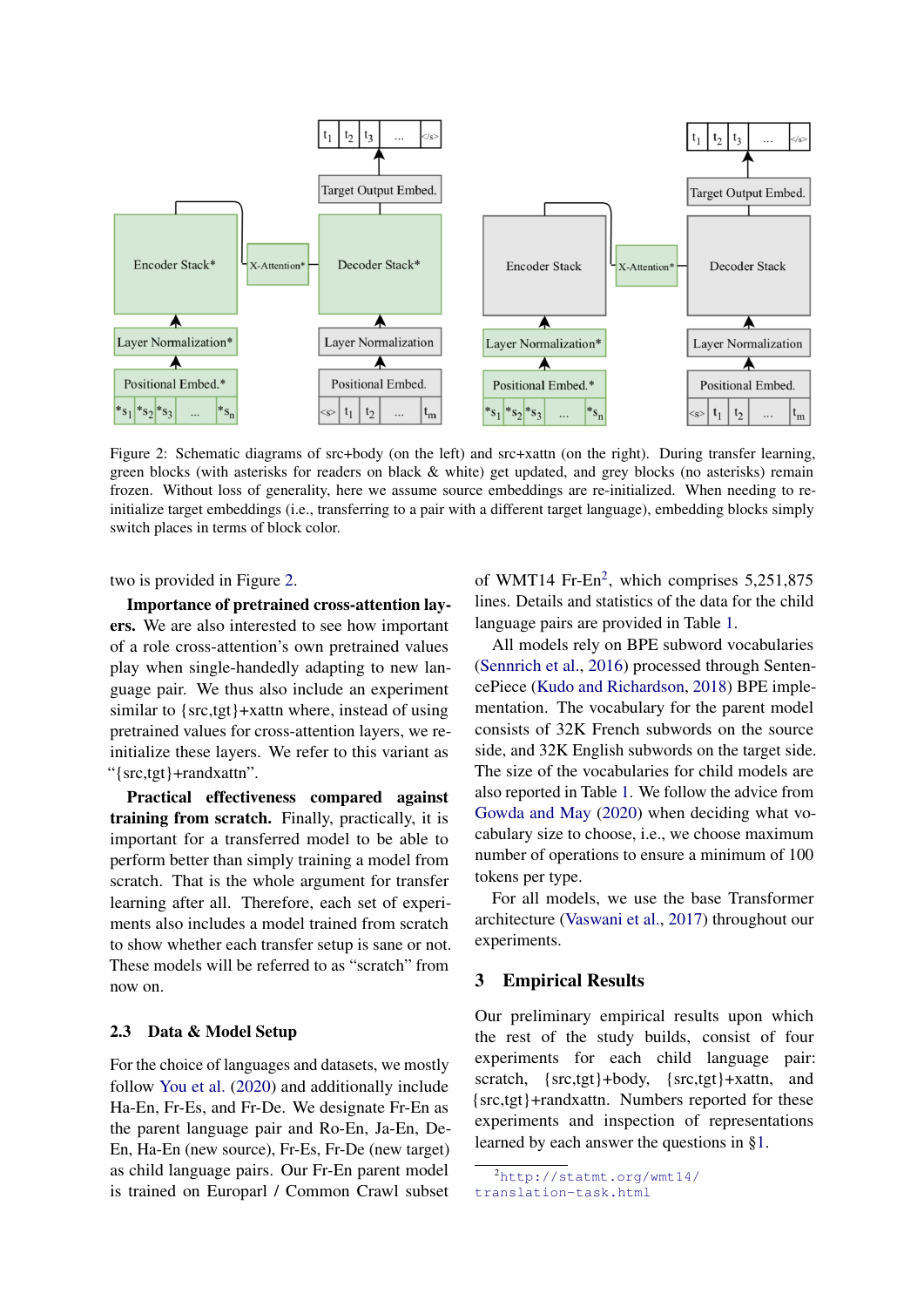<span id="page-4-1"></span>

|          | <b>Train Corpus</b><br>(Lines Count) | <b>Test Corpus</b> | Vocab. Size       |
|----------|--------------------------------------|--------------------|-------------------|
| $Ro$ -En | WMT16<br>(612, 422)                  | newstest2016       | $16K$ / reuse tgt |
| Ja-En    | <b>IWSLT17</b><br>(223, 108)         | <b>IWSLT17</b>     | 8K / reuse tgt    |
| $De-En$  | <b>IWSLT16</b><br>(196, 884)         | <b>IWSLT16</b>     | 8K / reuse tgt    |
| Ha-En    | ParaCrawl v8<br>(158,968)            | newsdev2021        | 8K / reuse tgt    |
| $Fr-Es$  | News Commentary v15<br>(283.498)     | newstest2013       | reuse src / 8K    |
| Fr-De    | News Commentary v15<br>(284.096)     | newstest2020       | reuse src / 8K    |

Table 1: Data sources and statistics for each of the child language pairs.

#### 3.1 Cross-attention's *Power* & *Importance*

Our core results are reported in Table [2.](#page-5-0) All numbers are detokenized cased BLEU and computed by SACREBLEU [\(Post,](#page-8-10) [2018\)](#page-8-10).<sup>[3](#page-4-2)</sup>

{src,tgt}+xattn is competitive with {src,tgt}+body across all six language pairs, suggesting that xattn is capable of taking advantage of encoded generic translation knowledge in the Transformer body to adapt to each new child language pair. Performance drop when transferring the target language is more severe than when transferring the source. This is expected – when changing the target, two out of three cross-attention matrices (key and value matrices) are now exposed to a new language. When transferring source, only query matrix is exposed to new language.

Finally, {src,tgt}+randxattn experiments also offer perspective on the importance of translation knowledge encoded in cross-attention itself. Not only does randomly initialized cross-attention fail to perform as well as pretrained cross-attention when being transferred, but in two cases, it even falls behind training from scratch.

# <span id="page-4-5"></span>3.2 Learned Representations Properties

Given that, besides cross-attention, embeddings are the only parameters that get updated in both {src,tgt}+body and {src,tgt}+xattn settings, we take a closer look at the embeddings. We want to know how embeddings change under each setting. For this part we will focus on the De-En models. However, the reported patterns hold across language pairs.

To probe the relationship between embeddings learned as a result of different kinds of fine-tuning, we use the quality of induced $4$  bilingual lexicons, a common practice in cross-lingual embeddings literature [\(Artetxe et al.,](#page-6-1) [2017\)](#page-6-1).

We use the bilingual De-Fr dictionary released as a resource in MUSE [\(Conneau et al.,](#page-7-8) [2017a\)](#page-7-8) repository<sup>[5](#page-4-4)</sup> to evaluate how aligned German embeddings from each of the src+body and src+xattn De-En model are with the French embeddings from the parent model. We filter our learned embeddings (which are, in general, of sub-words) to be compatible with the MUSE vocabulary. Of the 8,000 German subwords we learn, 2,025 are found in MUSE. For each of these, we find the closest French embedding by cosine similarity; if the resulting (German, French) pair is in MUSE, we consider this a match. Via this method, we find the accuracy of the bilingual lexicon induction through the embeddings of src+xattn model is 55%. However, the accuracy through the embeddings of src+body is significantly lower at 19.7%. Due to only considering the exact matches against the gold dictionary, this is a very strict evaluation. We also manually look at a sample of 40 words from the German set and check for the correctness of retrieved pairs for those using an automatic translator: while src+xattn scores in the range of 80%, src+ body scores in the range of 30%. Details of this manual inspection are provided in the appendix in Table [4.](#page-10-0)

Overall, these results confirm that embeddings learned under src+xattn effectively get aligned with corresponding parent embeddings. However, it is not the case with embeddings learned under src+body. This suggests such effect is not the default pattern in translation models, but rather an artifact of the freezing choices made in src+xattn.

#### <span id="page-4-0"></span>4 Discussion

We saw how fine-tuning only cross-attention results in cross-lingual embeddings with respect to parent embeddings. That is how cross-attention is able to use the baked-in knowledge in the encoder and decoder without any further updates to them. In this section, we discuss two areas where this can be turned to our advantage: mitigating forgetting and performing zero-shot translation.

<span id="page-4-2"></span><sup>3</sup> Signature: BLEU+case.mixed+numrefs.1+smooth.exp  $+$ tok.13a+version.1.4.8.

<span id="page-4-4"></span><span id="page-4-3"></span><sup>4</sup> via nearest neighbor retrieval

<sup>5</sup>[https://github.com/facebookresearch/](https://github.com/facebookresearch/MUSE) **[MUSE](https://github.com/facebookresearch/MUSE)**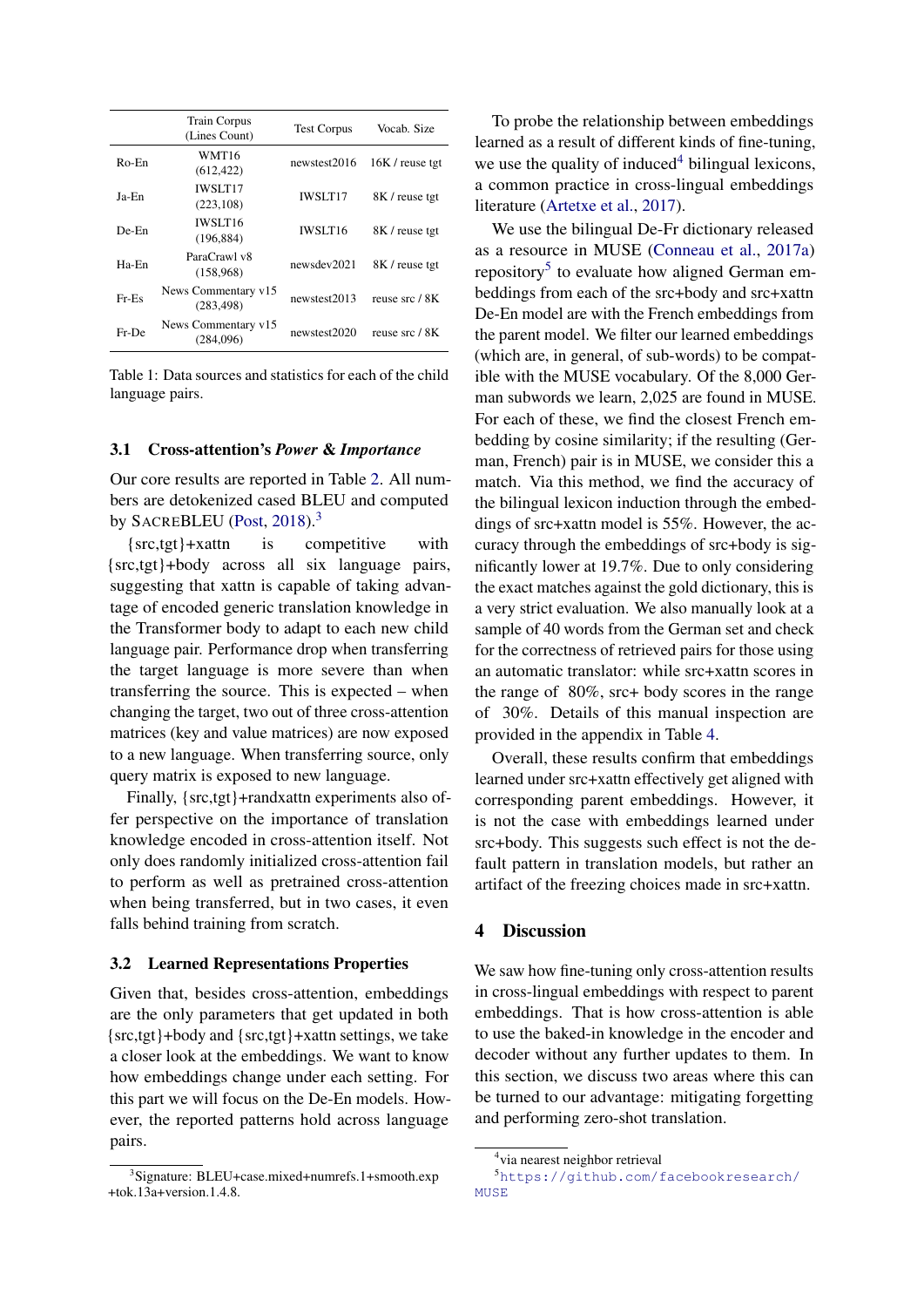<span id="page-5-0"></span>

|                          | Ro-En         | Ja-En        | De-En         | Ha-En        | Fr-Es         | <b>Fr-De</b>  |
|--------------------------|---------------|--------------|---------------|--------------|---------------|---------------|
| scratch                  | 29.0          | 9.2          | 30.8          | 5.4          | 24.4          | 18.5          |
| $\{src,tgt\}+body$       | <b>31.0</b>   | 11.8         | 36.2          | 8.8          | 27.3          | 21.4          |
| $\{src,tgt\}$ +xattn     | $(-0.1)$ 30.9 | $(-2.0)$ 9.8 | $(-1.2)$ 35.0 | $(-0.5)$ 8.3 | $(-0.8)$ 26.5 | $(-1.8)$ 19.6 |
| $\{src,tgt\}$ +randxattn | 27.9          | 8.4          | 33.3          | 7.0          | 26.0          | 18.8          |

Table 2: BLEU scores for each of the four experiments across six language pairs. Bold numbers indicate the top two scoring approaches. Numbers in parentheses for {src,tgt}+xattn show the absolute difference from {src,tgt}+body.

# 4.1 Mitigating Forgetting

One area where the discovery of [§3.2](#page-4-5) can be taken advantage of is mitigating catastrophic forgetting. Catastrophic forgetting refers to the loss of previously acquired knowledge in the model during transferring to a new task and continual learning. To the best of our knowledge, catastrophic forgetting in MT models has only been studied within the context of inter-domain adaptation [\(Thompson](#page-8-11) [et al.,](#page-8-11) [2019;](#page-8-11) [Gu and Feng,](#page-7-9) [2020\)](#page-7-9), and not interlingual adaptation.

The effectiveness of the cross-lingual embeddings learned under {src,tgt}+xattn setting in mitigating forgetting is evident from the results provided in Table [3.](#page-5-1) Here we take three of the transferred models, plug back in the appropriate embeddings in them, and compare their performance on the original language pair against the parent model. Specifically, for instance, we take the De-En models transferred from Fr-En under each of the two src+xattn and src+body settings, plug in back Fr embeddings which were replaced by De embeddings before transfer, and evaluate performance on the Fr-En test set. This score is then compared against the Fr-En parent model performance on Fr-En test set, which scores 35.0 BLEU. {src,tgt}+xattn constantly outperforms {src,tgt}+body on Fr-En. Notably, when transferring to a child with a different target language, both settings forget relatively more. However, {src,tgt}+xattn is significantly more robust against forgetting compared to {src,tgt}+body, which remembers close to nothing (0.2 BLEU).

# 4.2 Zero-Shot Translation

Another area where well-aligned embeddings of {src,tgt}+xattn setting can come in handy is zeroshot translation. Specifically, for example, we have shown French and German embedding are aligned thanks to transferring the Fr-En model to De-En by only fine-tuning source embeddings and cross-

<span id="page-5-1"></span>

|          |                    | Fr-En BLEU                               |      |  |
|----------|--------------------|------------------------------------------|------|--|
|          |                    | $\{src,tgt\}$ +body $\{src,tgt\}$ +xattn |      |  |
| Transfer | Ro-En              | 29.7                                     | 34.6 |  |
|          | $\mathcal Q$ De-En | 24.9                                     | 30.1 |  |
|          | $Fr-Es$            | 02                                       | 18.4 |  |

Table 3: Performance on the original language pair after transfer under the two studied approaches across three language pairs. The original Fr-En parent model scores 35.0 BLEU on the Fr-En test set. We had established before that the two approaches are comparable in terms of performance on the child language. However,{src,tgt}+xattn clearly outperforms {src,tgt}+body when it comes to not forgetting.

attention. We can replace the French embeddings in the Fr-Es model with the German embeddings and evaluate its performance on De-Es test set in zero-shot manner.

To have a baseline to compare against, we train a De-Es model from scratch on News Commentary v14 De-Es corpus (294,216-line parallel corpus.) This model scores 18.3 on the newstest2013 De-Es test set. The zero-shot model created and evaluated as described in the previous paragraph scores 9.2. To put this score more in context, we further trained De-Es models from scratch on 50,000 and 100,000 lines of data. The former scores 7.2, and the latter scores 12.0.

# 5 Related Work

Our work starts off as a study of cross-attention. In this sense, it is in spirit similar to several recent works looking into the importance of selfand cross-attention heads in the Transformer architecture [\(Voita et al.,](#page-8-3) [2019;](#page-8-3) [Michel et al.,](#page-8-4) [2019;](#page-8-4) [You et al.,](#page-9-0) [2020\)](#page-9-0). The consensus among these works points to the relative importance of crossattention heads compared to self-attention heads when it comes to introducing restrictions in terms of pruning and hard-coding. Specifically, [Voita](#page-8-3)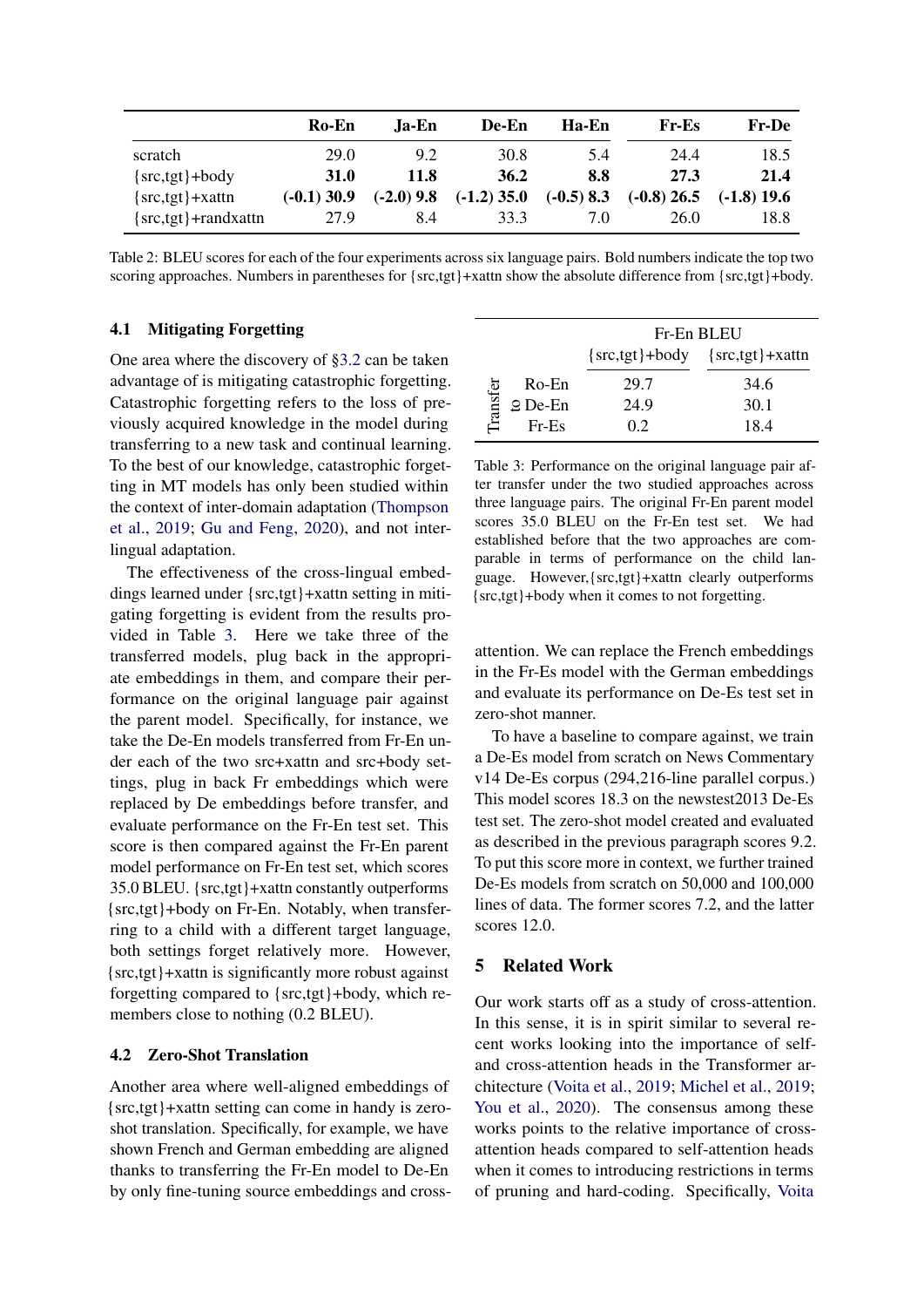[et al.](#page-8-3) [\(2019\)](#page-8-3) and [Michel et al.](#page-8-4) [\(2019\)](#page-8-4) concurrently show that pruning a large percentage of encoder self-attention heads minimally affects translation quality. However, cross-attention heads are more sensitive. [You et al.](#page-9-0) [\(2020\)](#page-9-0) also reach a similar conclusion through a different path: instead of pruning, they hard-code attention heads. Their empirical results show that hard-coding self-attention heads does not hurt performance, but hard-coding crossattention heads leads to significant drops in BLEU.

In terms of restrictions introduced, our work is related to a group of recent works that freeze certain modules while fine-tuning [\(Zoph et al.,](#page-9-1) [2016;](#page-9-1) [Artetxe et al.,](#page-7-10) [2020;](#page-7-10) [Lu et al.,](#page-8-12) [2021;](#page-8-12) [Houlsby et al.,](#page-7-11) [2019\)](#page-7-11). [Artetxe et al.](#page-7-10) [\(2020\)](#page-7-10) conduct their study on an encoder-only architecture. They show that by locking a pretrained English Transformer language model body and only *lexically* (embedding layers) transferring it to another language, they can later plug in those embeddings into a fine-tuned downstream English model, achieving zero-shot transfer on the downstream task in the other language. [Lu](#page-8-12) [et al.](#page-8-12) [\(2021\)](#page-8-12) also work with decoder-only tasks. They are specifically interested in the usefulness of encoded natural language knowledge in a pretrained Transformer language model when it comes to fine-tuning towards downstream tasks in other modalities including vision, numerical computation, and protein fold prediction. They show that by only fine-tuning the input layer, output layer, positional embeddings, and layer norm parameters of an otherwise frozen transformer they can match the performance of a model fully trained on the downstream task. [Houlsby et al.](#page-7-11) [\(2019\)](#page-7-11) reduce the number of parameters to be updated by inserting adapter modules in every layer of the Transformer model. Then during fine-tuning, they only update the adapter parameters from scratch as well as layer norm parameters while keeping the rest of the parameters frozen. It is important to distinguish between the adapter modules and cross-attention layers.

Finally, while we were able to obtain crosslingual embeddings through our transfer learning approach without using any dictionaries or direct parallel corpora, cross-lingual embeddings can also be obtained by applying a linear transformation on one language's embedding space to map it to the second one in a way that minimizes the distance between equivalents in the shared space according to a dictionary [\(Mikolov et al.,](#page-8-13) [2013;](#page-8-13) [Xing et al.,](#page-9-2) [2015;](#page-9-2) [Artetxe et al.,](#page-6-2) [2016\)](#page-6-2). Further work has shown that under the assumption that monolingual embedding spaces are isomorphic, fully-supervised guidance from a dictionary is not necessary and cross-lingual mappings can be learned using only a small seed dictionary [\(Artetxe et al.,](#page-6-1) [2017\)](#page-6-1) or with no supervision at all, by relying on matching the distributions of the source and target spaces [\(Artetxe et al.,](#page-7-12) [2018a;](#page-7-12) [Conneau et al.,](#page-7-13) [2017b\)](#page-7-13). Such cross-lingual embeddings have been used to initialize models or phrase tables to improve machine translation both in supervised [\(Kim et al.,](#page-7-14) [2019\)](#page-7-14) and unsupervised settings [\(Artetxe et al.,](#page-7-15) [2018c;](#page-7-15) [Lample et al.,](#page-8-14) [2018a,](#page-8-14)[b;](#page-8-15) [Artetxe et al.,](#page-7-16) [2018b,](#page-7-16) [2019;](#page-7-17) [Kim et al.,](#page-7-18) [2018;](#page-7-18) [Pourdamghani et al.,](#page-8-16) [2019\)](#page-8-16).

# 6 Conclusion

We look at how powerful cross-attention can be under constrained transfer learning setups. We empirically show that cross-attention can singlehandedly result in comparable performance with fine-tuning the entire Transformer body, and it is through no magic: it relies on its pretrained values to do so and has new embeddings align with corresponding parent language embeddings. We furthermore show that such aligned embeddings can be used towards catastrophic forgetting mitigation and zero-shot transfer. We hope this investigative study encourages more analyses in the same spirit towards more insights into the inner workings of different modules and how they can be put to good use.

#### References

- <span id="page-6-0"></span>Alham Fikri Aji, Nikolay Bogoychev, Kenneth Heafield, and Rico Sennrich. 2020. [In neural ma](https://doi.org/10.18653/v1/2020.acl-main.688)[chine translation, what does transfer learning trans](https://doi.org/10.18653/v1/2020.acl-main.688)[fer?](https://doi.org/10.18653/v1/2020.acl-main.688) In *Proceedings of the 58th Annual Meeting of the Association for Computational Linguistics*, pages 7701–7710, Online. Association for Computational Linguistics.
- <span id="page-6-2"></span>Mikel Artetxe, Gorka Labaka, and Eneko Agirre. 2016. [Learning principled bilingual mappings of word em](https://doi.org/10.18653/v1/D16-1250)[beddings while preserving monolingual invariance.](https://doi.org/10.18653/v1/D16-1250) In *Proceedings of the 2016 Conference on Empirical Methods in Natural Language Processing*, pages 2289–2294, Austin, Texas. Association for Computational Linguistics.
- <span id="page-6-1"></span>Mikel Artetxe, Gorka Labaka, and Eneko Agirre. 2017. [Learning bilingual word embeddings with \(almost\)](https://doi.org/10.18653/v1/P17-1042) [no bilingual data.](https://doi.org/10.18653/v1/P17-1042) In *Proceedings of the 55th Annual Meeting of the Association for Computational Linguistics (Volume 1: Long Papers)*, pages 451–462,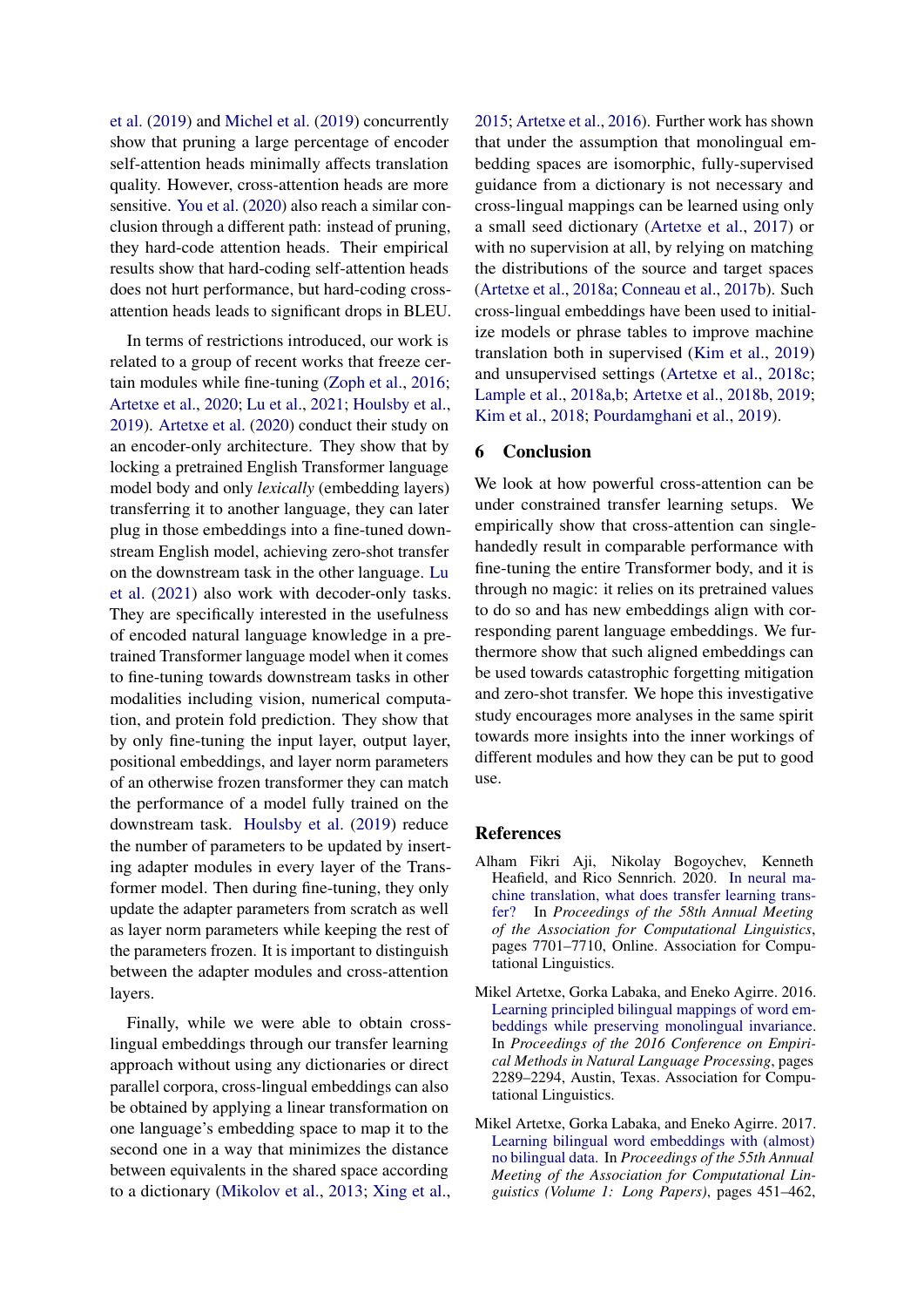Vancouver, Canada. Association for Computational Linguistics.

- <span id="page-7-12"></span>Mikel Artetxe, Gorka Labaka, and Eneko Agirre. 2018a. [A robust self-learning method for fully un](https://doi.org/10.18653/v1/P18-1073)[supervised cross-lingual mappings of word embed](https://doi.org/10.18653/v1/P18-1073)[dings.](https://doi.org/10.18653/v1/P18-1073) In *Proceedings of the 56th Annual Meeting of the Association for Computational Linguistics (Volume 1: Long Papers)*, pages 789–798, Melbourne, Australia. Association for Computational Linguistics.
- <span id="page-7-16"></span>Mikel Artetxe, Gorka Labaka, and Eneko Agirre. 2018b. [Unsupervised statistical machine transla](https://doi.org/10.18653/v1/D18-1399)[tion.](https://doi.org/10.18653/v1/D18-1399) In *Proceedings of the 2018 Conference on Empirical Methods in Natural Language Processing*, pages 3632–3642, Brussels, Belgium. Association for Computational Linguistics.
- <span id="page-7-17"></span>Mikel Artetxe, Gorka Labaka, and Eneko Agirre. 2019. [An effective approach to unsupervised machine](https://doi.org/10.18653/v1/p19-1019) [translation.](https://doi.org/10.18653/v1/p19-1019) In *Proceedings of the 57th Conference of the Association for Computational Linguistics, ACL 2019, Florence, Italy, July 28- August 2, 2019, Volume 1: Long Papers*, pages 194–203. Association for Computational Linguistics.
- <span id="page-7-15"></span>Mikel Artetxe, Gorka Labaka, Eneko Agirre, and Kyunghyun Cho. 2018c. [Unsupervised neural ma](https://openreview.net/forum?id=Sy2ogebAW)[chine translation.](https://openreview.net/forum?id=Sy2ogebAW) In *6th International Conference on Learning Representations, ICLR 2018, Vancouver, BC, Canada, April 30 - May 3, 2018, Conference Track Proceedings*. OpenReview.net.
- <span id="page-7-10"></span>Mikel Artetxe, Sebastian Ruder, and Dani Yogatama. 2020. [On the cross-lingual transferability of mono](https://doi.org/10.18653/v1/2020.acl-main.421)[lingual representations.](https://doi.org/10.18653/v1/2020.acl-main.421) In *Proceedings of the 58th Annual Meeting of the Association for Computational Linguistics*, pages 4623–4637, Online. Association for Computational Linguistics.
- <span id="page-7-4"></span>Nikolay Bogoychev. 2020. Not all parameters are born equal: Attention is mostly what you need. *arXiv preprint arXiv:2010.11859*.
- <span id="page-7-2"></span>Alexis Conneau, Kartikay Khandelwal, Naman Goyal, Vishrav Chaudhary, Guillaume Wenzek, Francisco Guzmán, Edouard Grave, Myle Ott, Luke Zettlemoyer, and Veselin Stoyanov. 2020. [Unsupervised](https://doi.org/10.18653/v1/2020.acl-main.747) [cross-lingual representation learning at scale.](https://doi.org/10.18653/v1/2020.acl-main.747) In *Proceedings of the 58th Annual Meeting of the Association for Computational Linguistics*, pages 8440– 8451, Online. Association for Computational Linguistics.
- <span id="page-7-8"></span>Alexis Conneau, Guillaume Lample, Marc'Aurelio Ranzato, Ludovic Denoyer, and Hervé Jégou. 2017a. Word translation without parallel data. *arXiv preprint arXiv:1710.04087*.
- <span id="page-7-13"></span>Alexis Conneau, Guillaume Lample, Marc'Aurelio Ranzato, Ludovic Denoyer, and Hervé Jégou. 2017b. [Word translation without parallel data.](http://arxiv.org/abs/1710.04087) *CoRR*, abs/1710.04087.
- <span id="page-7-1"></span>Jacob Devlin, Ming-Wei Chang, Kenton Lee, and Kristina Toutanova. 2019. [BERT: Pre-training of](https://doi.org/10.18653/v1/N19-1423) [deep bidirectional transformers for language under](https://doi.org/10.18653/v1/N19-1423)[standing.](https://doi.org/10.18653/v1/N19-1423) In *Proceedings of the 2019 Conference of the North American Chapter of the Association for Computational Linguistics: Human Language Technologies, Volume 1 (Long and Short Papers)*, pages 4171–4186, Minneapolis, Minnesota. Association for Computational Linguistics.
- <span id="page-7-0"></span>Alexey Dosovitskiy, Lucas Beyer, Alexander Kolesnikov, Dirk Weissenborn, Xiaohua Zhai, Thomas Unterthiner, Mostafa Dehghani, Matthias Minderer, Georg Heigold, Sylvain Gelly, Jakob Uszkoreit, and Neil Houlsby. 2021. [An image](https://openreview.net/forum?id=YicbFdNTTy) [is worth 16x16 words: Transformers for image](https://openreview.net/forum?id=YicbFdNTTy) [recognition at scale.](https://openreview.net/forum?id=YicbFdNTTy) In *International Conference on Learning Representations*.
- <span id="page-7-6"></span>Mozhdeh Gheini and Jonathan May. 2019. A universal parent model for low-resource neural machine translation transfer. *arXiv preprint arXiv:1909.06516*.
- <span id="page-7-3"></span>Ian J. Goodfellow, Mehdi Mirza, Da Xiao, Aaron Courville, and Yoshua Bengio. 2014. An empirical investigation of catastrophic forgeting in gradientbased neural networks. In *In Proceedings of International Conference on Learning Representations (ICLR)*.
- <span id="page-7-7"></span>Thamme Gowda and Jonathan May. 2020. [Finding the](https://doi.org/10.18653/v1/2020.findings-emnlp.352) [optimal vocabulary size for neural machine transla](https://doi.org/10.18653/v1/2020.findings-emnlp.352)[tion.](https://doi.org/10.18653/v1/2020.findings-emnlp.352) In *Findings of the Association for Computational Linguistics: EMNLP 2020*, pages 3955–3964, Online. Association for Computational Linguistics.
- <span id="page-7-9"></span>Shuhao Gu and Yang Feng. 2020. [Investigating catas](https://doi.org/10.18653/v1/2020.coling-main.381)[trophic forgetting during continual training for neu](https://doi.org/10.18653/v1/2020.coling-main.381)[ral machine translation.](https://doi.org/10.18653/v1/2020.coling-main.381) In *Proceedings of the 28th International Conference on Computational Linguistics*, pages 4315–4326, Barcelona, Spain (Online). International Committee on Computational Linguistics.
- <span id="page-7-11"></span>Neil Houlsby, Andrei Giurgiu, Stanislaw Jastrzebski, Bruna Morrone, Quentin De Laroussilhe, Andrea Gesmundo, Mona Attariyan, and Sylvain Gelly. 2019. Parameter-efficient transfer learning for nlp. In *International Conference on Machine Learning*, pages 2790–2799. PMLR.
- <span id="page-7-14"></span>Yunsu Kim, Yingbo Gao, and H. Ney. 2019. Effective cross-lingual transfer of neural machine translation models without shared vocabularies. In *ACL*.
- <span id="page-7-18"></span>Yunsu Kim, Jiahui Geng, and Hermann Ney. 2018. [Improving unsupervised word-by-word translation](https://doi.org/10.18653/v1/D18-1101) [with language model and denoising autoencoder.](https://doi.org/10.18653/v1/D18-1101) In *Proceedings of the 2018 Conference on Empirical Methods in Natural Language Processing*, pages 862–868, Brussels, Belgium. Association for Computational Linguistics.
- <span id="page-7-5"></span>Tom Kocmi and Ondřej Bojar. 2018. [Trivial transfer](https://doi.org/10.18653/v1/W18-6325) [learning for low-resource neural machine translation.](https://doi.org/10.18653/v1/W18-6325)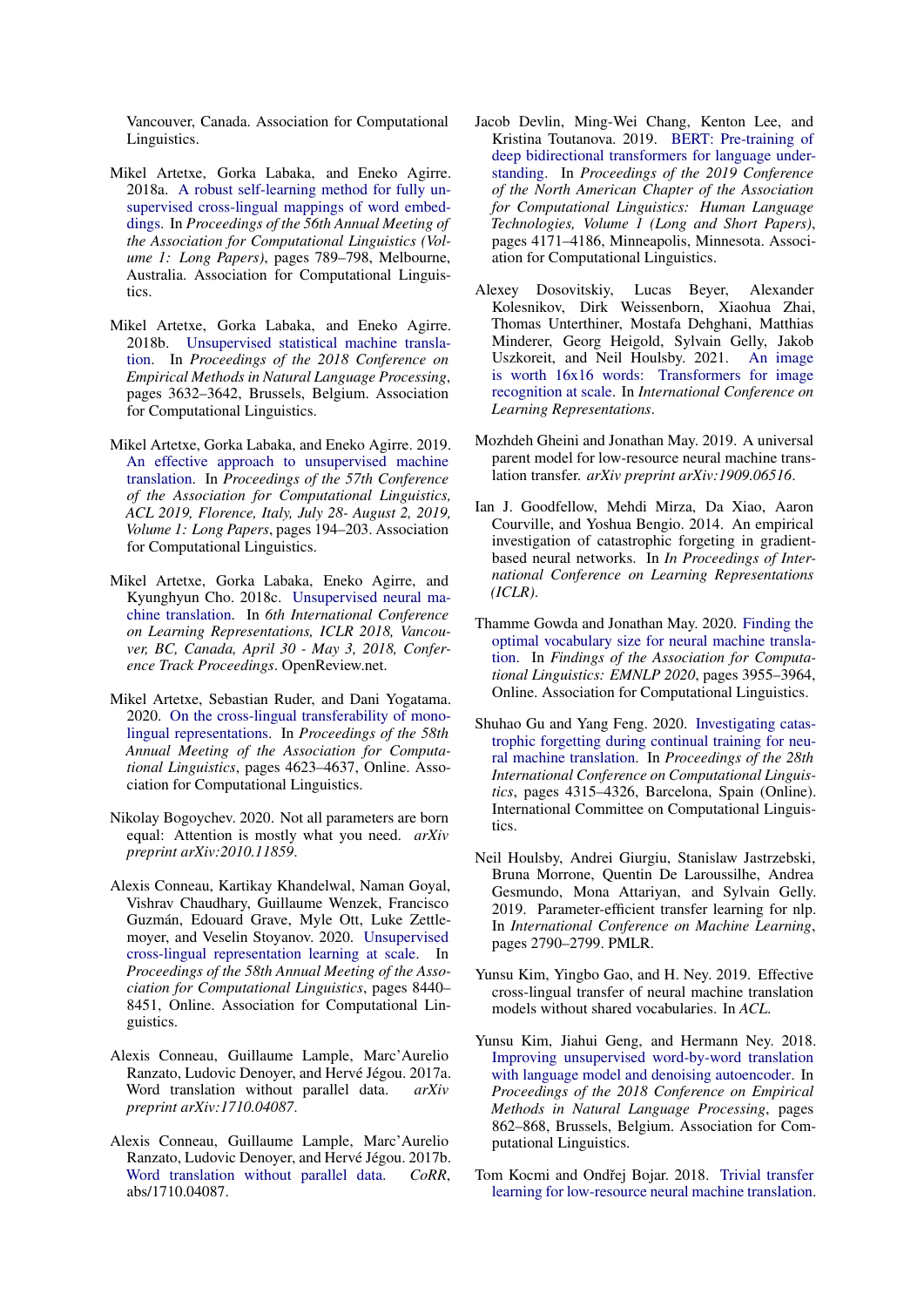In *Proceedings of the Third Conference on Machine Translation: Research Papers*, pages 244–252, Brussels, Belgium. Association for Computational Linguistics.

- <span id="page-8-9"></span>Taku Kudo and John Richardson. 2018. [SentencePiece:](https://doi.org/10.18653/v1/D18-2012) [A simple and language independent subword tok](https://doi.org/10.18653/v1/D18-2012)[enizer and detokenizer for neural text processing.](https://doi.org/10.18653/v1/D18-2012) In *Proceedings of the 2018 Conference on Empirical Methods in Natural Language Processing: System Demonstrations*, pages 66–71, Brussels, Belgium. Association for Computational Linguistics.
- <span id="page-8-14"></span>Guillaume Lample, Alexis Conneau, Ludovic Denoyer, and Marc'Aurelio Ranzato. 2018a. [Unsupervised](https://openreview.net/forum?id=rkYTTf-AZ) [machine translation using monolingual corpora only.](https://openreview.net/forum?id=rkYTTf-AZ) In *6th International Conference on Learning Representations, ICLR 2018, Vancouver, BC, Canada, April 30 - May 3, 2018, Conference Track Proceedings*. OpenReview.net.
- <span id="page-8-15"></span>Guillaume Lample, Myle Ott, Alexis Conneau, Ludovic Denoyer, and Marc'Aurelio Ranzato. 2018b. [Phrase-based & neural unsupervised machine trans](https://www.aclweb.org/anthology/D18-1549/)[lation.](https://www.aclweb.org/anthology/D18-1549/) In *Proceedings of the 2018 Conference on Empirical Methods in Natural Language Processing, Brussels, Belgium, October 31 - November 4, 2018*, pages 5039–5049. Association for Computational Linguistics.
- <span id="page-8-1"></span>Mike Lewis, Yinhan Liu, Naman Goyal, Marjan Ghazvininejad, Abdelrahman Mohamed, Omer Levy, Veselin Stoyanov, and Luke Zettlemoyer. 2020. [BART: Denoising sequence-to-sequence pre](https://doi.org/10.18653/v1/2020.acl-main.703)[training for natural language generation, translation,](https://doi.org/10.18653/v1/2020.acl-main.703) [and comprehension.](https://doi.org/10.18653/v1/2020.acl-main.703) In *Proceedings of the 58th Annual Meeting of the Association for Computational Linguistics*, pages 7871–7880, Online. Association for Computational Linguistics.
- <span id="page-8-2"></span>Yinhan Liu, Jiatao Gu, Naman Goyal, Xian Li, Sergey Edunov, Marjan Ghazvininejad, Mike Lewis, and Luke Zettlemoyer. 2020. [Multilingual denoising](https://doi.org/10.1162/tacl_a_00343) [pre-training for neural machine translation.](https://doi.org/10.1162/tacl_a_00343) *Transactions of the Association for Computational Linguistics*, 8:726–742.
- <span id="page-8-12"></span>Kevin Lu, Aditya Grover, Pieter Abbeel, and Igor Mordatch. 2021. Pretrained transformers as universal computation engines. *arXiv preprint arXiv:2103.05247*.
- <span id="page-8-4"></span>Paul Michel, Omer Levy, and Graham Neubig. 2019. [Are sixteen heads really better than one?](https://proceedings.neurips.cc/paper/2019/file/2c601ad9d2ff9bc8b282670cdd54f69f-Paper.pdf) In *Advances in Neural Information Processing Systems*, volume 32. Curran Associates, Inc.
- <span id="page-8-13"></span>Tomas Mikolov, Quoc V Le, and Ilya Sutskever. 2013. Exploiting similarities among languages for machine translation. *arXiv preprint arXiv:1309.4168*.
- <span id="page-8-7"></span>Graham Neubig and Junjie Hu. 2018. [Rapid adapta](https://doi.org/10.18653/v1/D18-1103)[tion of neural machine translation to new languages.](https://doi.org/10.18653/v1/D18-1103) In *Proceedings of the 2018 Conference on Empirical Methods in Natural Language Processing*, pages

875–880, Brussels, Belgium. Association for Computational Linguistics.

- <span id="page-8-6"></span>Toan Q. Nguyen and David Chiang. 2017. [Trans](https://www.aclweb.org/anthology/I17-2050)[fer learning across low-resource, related languages](https://www.aclweb.org/anthology/I17-2050) [for neural machine translation.](https://www.aclweb.org/anthology/I17-2050) In *Proceedings of the Eighth International Joint Conference on Natural Language Processing (Volume 2: Short Papers)*, pages 296–301, Taipei, Taiwan. Asian Federation of Natural Language Processing.
- <span id="page-8-10"></span>Matt Post. 2018. [A call for clarity in reporting BLEU](https://doi.org/10.18653/v1/W18-6319) [scores.](https://doi.org/10.18653/v1/W18-6319) In *Proceedings of the Third Conference on Machine Translation: Research Papers*, pages 186– 191, Brussels, Belgium. Association for Computational Linguistics.
- <span id="page-8-16"></span>Nima Pourdamghani, Nada Aldarrab, Marjan Ghazvininejad, Kevin Knight, and Jonathan May. 2019. [Translating translationese: A two-step](https://doi.org/10.18653/v1/p19-1293) [approach to unsupervised machine translation.](https://doi.org/10.18653/v1/p19-1293) In *Proceedings of the 57th Conference of the Association for Computational Linguistics, ACL 2019, Florence, Italy, July 28- August 2, 2019, Volume 1: Long Papers*, pages 3057–3062. Association for Computational Linguistics.
- <span id="page-8-8"></span>Rico Sennrich, Barry Haddow, and Alexandra Birch. 2016. [Neural machine translation of rare words](https://doi.org/10.18653/v1/P16-1162) [with subword units.](https://doi.org/10.18653/v1/P16-1162) In *Proceedings of the 54th Annual Meeting of the Association for Computational Linguistics (Volume 1: Long Papers)*, pages 1715– 1725, Berlin, Germany. Association for Computational Linguistics.
- <span id="page-8-5"></span>Gongbo Tang, Rico Sennrich, and Joakim Nivre. 2019. [Understanding neural machine translation by sim](https://doi.org/10.26615/978-954-452-056-4_136)[plification: The case of encoder-free models.](https://doi.org/10.26615/978-954-452-056-4_136) In *Proceedings of the International Conference on Recent Advances in Natural Language Processing (RANLP 2019)*, pages 1186–1193, Varna, Bulgaria. INCOMA Ltd.
- <span id="page-8-11"></span>Brian Thompson, Jeremy Gwinnup, Huda Khayrallah, Kevin Duh, and Philipp Koehn. 2019. [Overcoming](https://doi.org/10.18653/v1/N19-1209) [catastrophic forgetting during domain adaptation of](https://doi.org/10.18653/v1/N19-1209) [neural machine translation.](https://doi.org/10.18653/v1/N19-1209) In *Proceedings of the 2019 Conference of the North American Chapter of the Association for Computational Linguistics: Human Language Technologies, Volume 1 (Long and Short Papers)*, pages 2062–2068, Minneapolis, Minnesota. Association for Computational Linguistics.
- <span id="page-8-0"></span>Ashish Vaswani, Noam Shazeer, Niki Parmar, Jakob Uszkoreit, Llion Jones, Aidan N. Gomez, undefinedukasz Kaiser, and Illia Polosukhin. 2017. Attention is all you need. In *Proceedings of the 31st International Conference on Neural Information Processing Systems*, NIPS'17, page 6000–6010, Red Hook, NY, USA. Curran Associates Inc.
- <span id="page-8-3"></span>Elena Voita, David Talbot, Fedor Moiseev, Rico Sennrich, and Ivan Titov. 2019. [Analyzing multi-head](https://doi.org/10.18653/v1/P19-1580) [self-attention: Specialized heads do the heavy lift](https://doi.org/10.18653/v1/P19-1580)[ing, the rest can be pruned.](https://doi.org/10.18653/v1/P19-1580) In *Proceedings of the*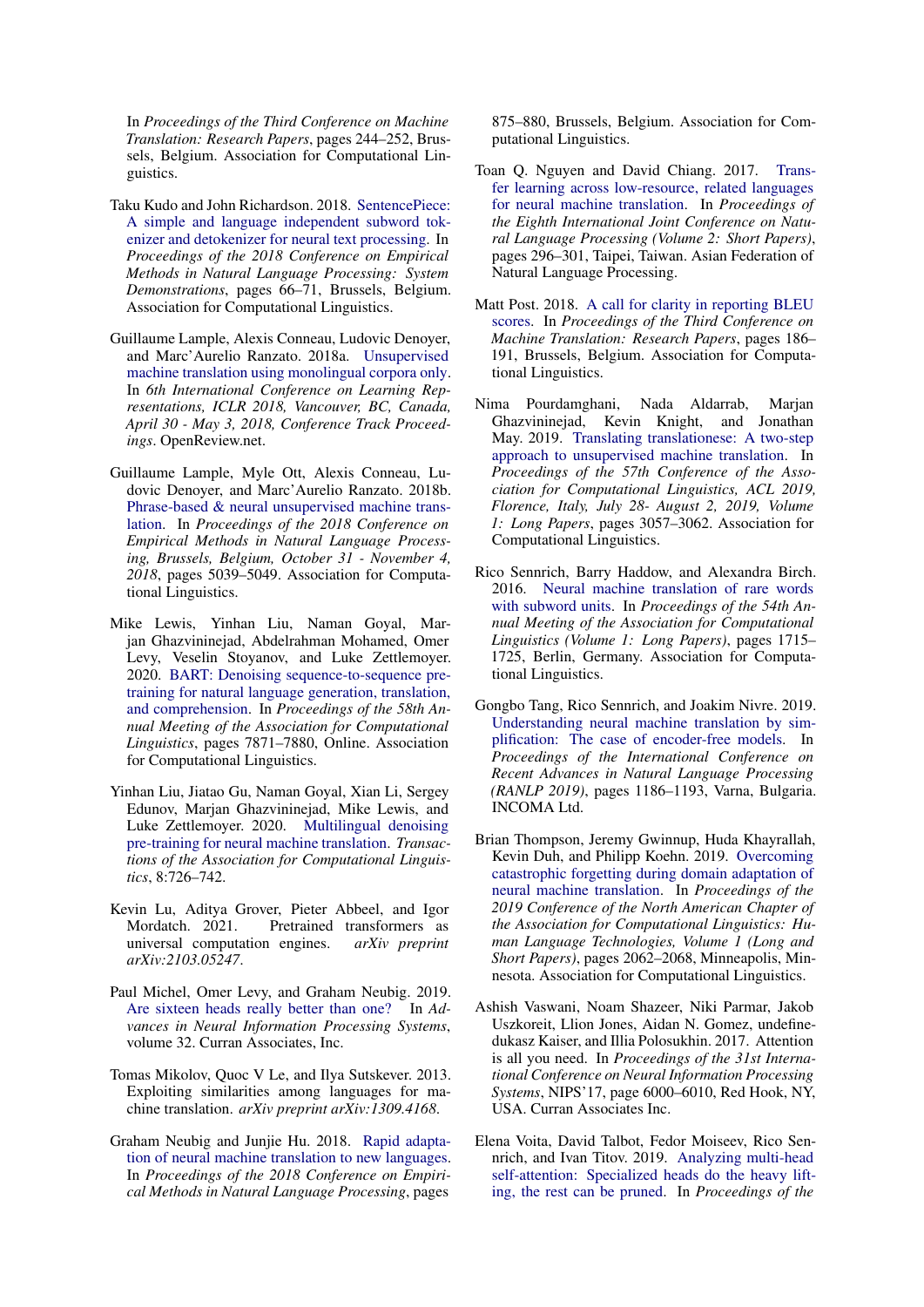*57th Annual Meeting of the Association for Computational Linguistics*, pages 5797–5808, Florence, Italy. Association for Computational Linguistics.

- <span id="page-9-2"></span>Chao Xing, Dong Wang, Chao Liu, and Yiye Lin. 2015. [Normalized word embedding and orthogonal trans](https://doi.org/10.3115/v1/N15-1104)[form for bilingual word translation.](https://doi.org/10.3115/v1/N15-1104) In *Proceedings of the 2015 Conference of the North American Chapter of the Association for Computational Linguistics: Human Language Technologies*, pages 1006–1011, Denver, Colorado. Association for Computational Linguistics.
- <span id="page-9-0"></span>Weiqiu You, Simeng Sun, and Mohit Iyyer. 2020. [Hard-coded Gaussian attention for neural machine](https://doi.org/10.18653/v1/2020.acl-main.687) [translation.](https://doi.org/10.18653/v1/2020.acl-main.687) In *Proceedings of the 58th Annual Meeting of the Association for Computational Linguistics*, pages 7689–7700, Online. Association for Computational Linguistics.
- <span id="page-9-1"></span>Barret Zoph, Deniz Yuret, Jonathan May, and Kevin Knight. 2016. [Transfer learning for low-resource](https://doi.org/10.18653/v1/D16-1163) [neural machine translation.](https://doi.org/10.18653/v1/D16-1163) In *Proceedings of the 2016 Conference on Empirical Methods in Natural Language Processing*, pages 1568–1575, Austin, Texas. Association for Computational Linguistics.
- A Manual Bilingual Dictionary Evaluation